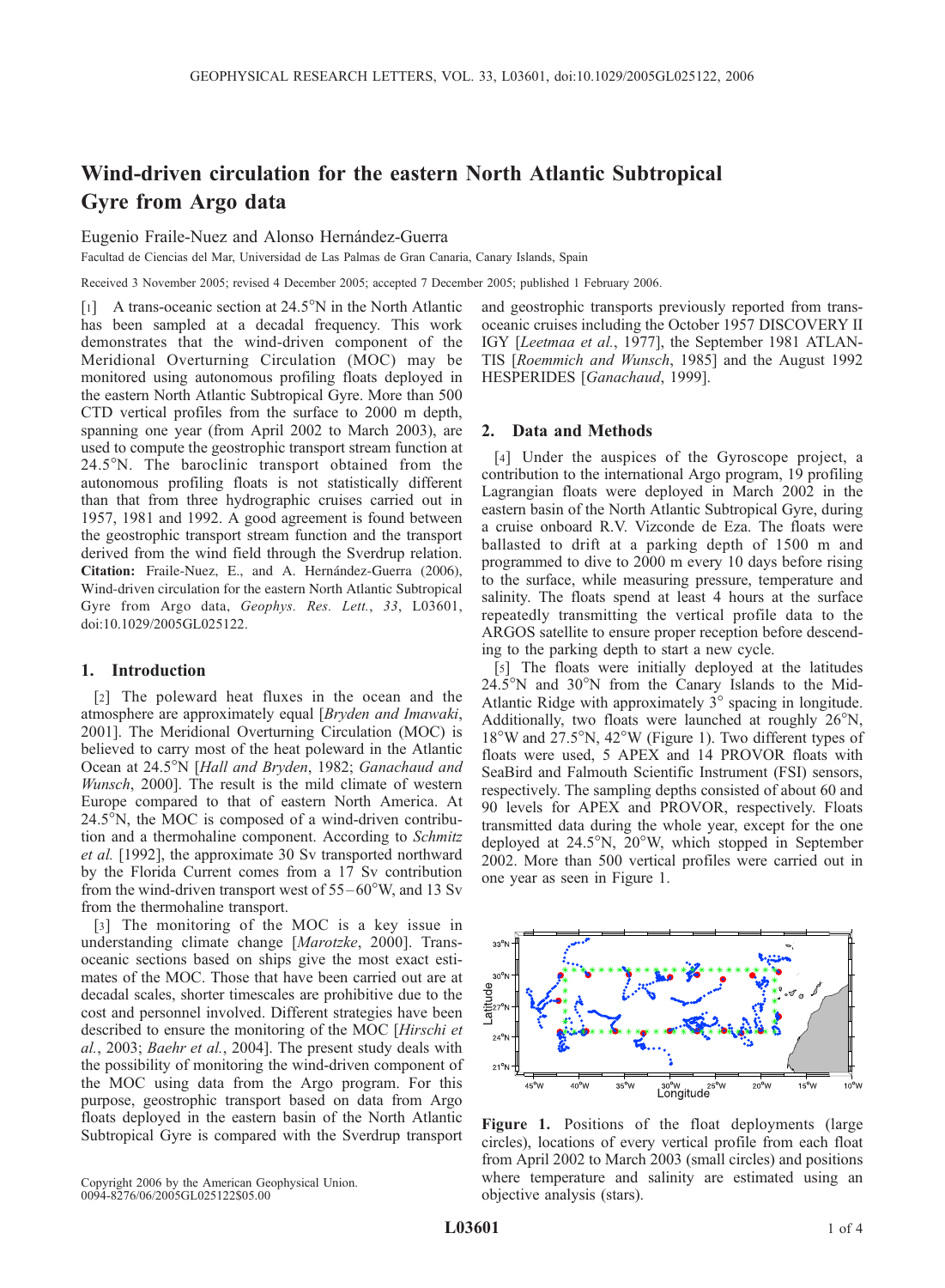

Figure 2. Vertical sections of a) potential temperature and b) salinity as a result of the objective analysis. North, West, South and East stands for each transect, and vertical dashed lines indicate the ends of each transect. Top axis shows each degree in latitude or longitude.

[6] The CORIOLIS Data Centre collects, quality controls, validates, formats and distributes the data, which are available through the Global Telecommunications System (GTS). Salinity data from the floats are calibrated using Wong's method [Wong et al., 2003], which is recommended by the international Argo Science Team.

[7] An objective analysis is used to interpolate the irregularly spaced observations to a regularly spaced grid every  $1^\circ$  in latitude and longitude as seen in Figure 1. Each data point is weighted, taking into account its distance from the grid points. The objective analysis used is Successive Corrections, which inverts the array with an iterative process [Pedder, 1993]. Annual climatological temperature and salinity data from WOA94 (World Ocean Atlas, 1994) are used as a first guess [Levitus and Boyer, 1994; Levitus et al., 1994]. The scale factor and the wavelength of the filter are chosen as  $0.81^\circ$  and  $5.4^\circ$  in latitude and longitude as suggested by [Daley, 1991] for large-scale phenomena.

[8] Vertical sections of temperature and salinity at every transect are shown in Figure 2. The vertical section of neutral density  $(\gamma_n)$ , which divides the water column into different layers, is shown in Figure 3a. The first four layers  $(\gamma_n \le 27.38 \text{ kg m}^{-3}, \text{ roughly } 700 \text{ m depth})$  define the thermocline waters that are affected by North Atlantic Central Water (NACW), characterized by relatively small slope isolines [Harvey, 1982; Emery and Meincke, 1986; Hernández-Guerra et al., 2005]. The shallowest layer at the southwestern region displays the highest salinity (>37.2) due to an excess of evaporation and defines the subtropical high-salinity water. The next three layers (27.38  $\lt \gamma_n \lt \gamma_n$ 27.922 kg m<sup>-3</sup>, about 700-1600 m depth) define the intermediate layer that is affected by two water masses, a fresher (<35.2) Antarctic Intermediate Water (AAIW) layer and a warmer and saltier (>35.3) Mediterranean Water (MW) layer [Worthington, 1976; Käse et al., 1986; Arhan et al., 1994]. Figure 2 shows that the MW and AAIW

signatures are stronger in the northeastern and southwestern regions, respectively.

[9] The objective analysis allows the estimation of a statistical error for temperature and salinity by comparing the vertical profiles from the Argo data with that obtained



Figure 3. a) Neutral density section (see caption of Figure 2 for details). The dashed line corresponding to  $\gamma_n =$ 27.922 kg  $\text{m}^{-3}$  is used as a reference layer to integrate the thermal wind equation, and b) integrated mass transport as a function of density layer for the north (circles, solid line), south (stars, dotted line), east (crosses, dashed line), west (diamonds, dashdot line) and the total mass transport from the four transects (heavy, solid line). For each transect, a positive/negative sign indicates northward/ southward or eastward/westward flow. The sign of the net transport is taken as positive/negative for divergent/ convergent flow out/in the box.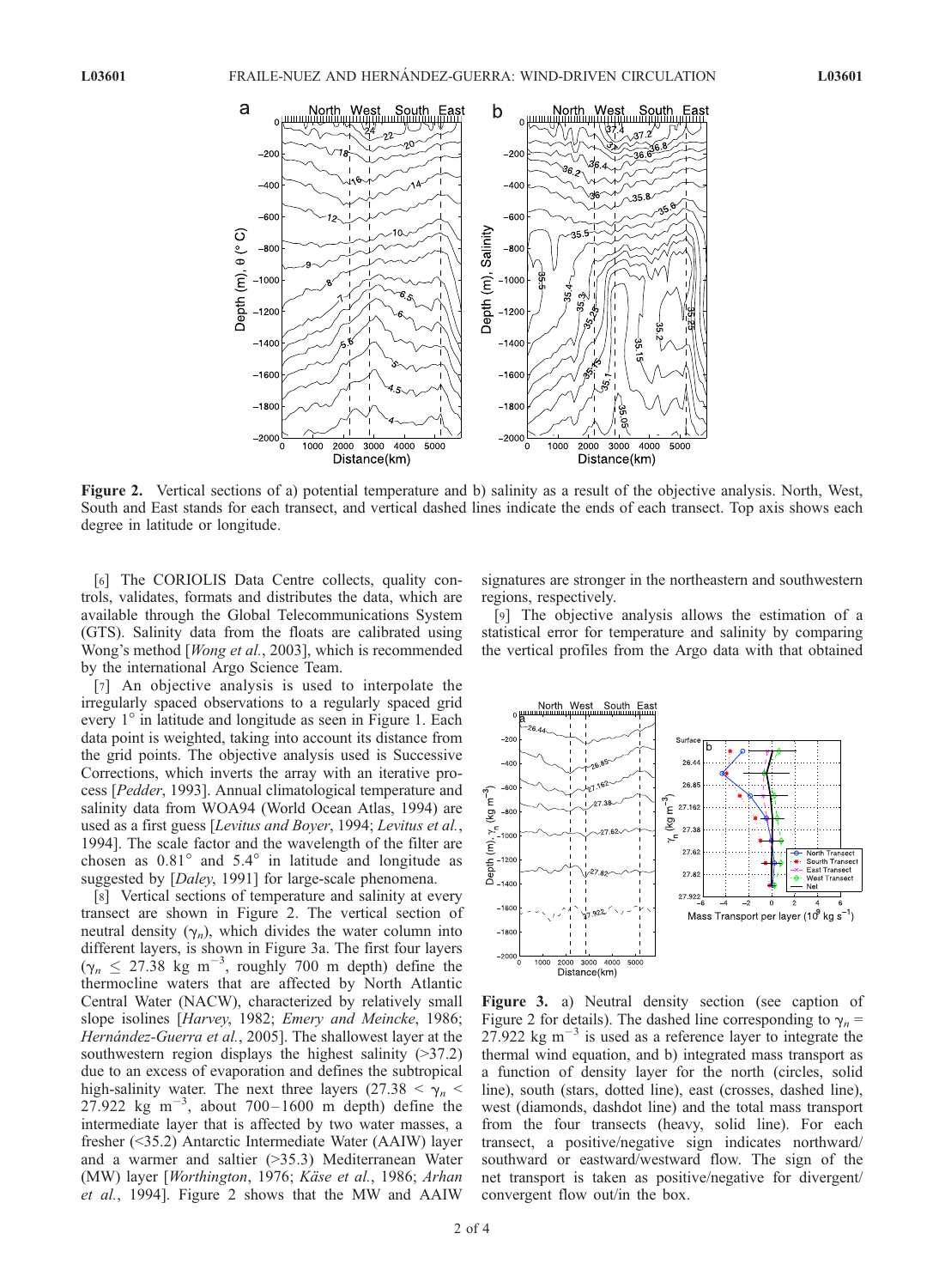| $\gamma_n$       | Temperature, <sup>o</sup> C | Salinity | $\Delta\Gamma$ , 10 <sup>9</sup> kg s <sup>-1</sup> |
|------------------|-----------------------------|----------|-----------------------------------------------------|
| < 26.44          | 0.4846                      | 0.1007   | 2.1                                                 |
| $26.44 - 26.85$  | 0.2519                      | 0.0413   | 2.0                                                 |
| $26.85 - 27.162$ | 0.2033                      | 0.0293   | 1.5                                                 |
| $27.162 - 27.38$ | 0.1894                      | 0.0277   | 1.1                                                 |
| $27.38 - 27.62$  | 0.1834                      | 0.0336   | 1.0                                                 |
| $27.62 - 27.82$  | 0.1036                      | 0.0176   | 0.9                                                 |
| $27.82 - 27.922$ | 0.0841                      | 0.0148   | 0.4                                                 |
| >27.922          | 0.0395                      | 0.0076   |                                                     |

Table 1. Statistical Error From the Objective Analysis and Transport Uncertainty From the Monte Carlo Method

from the analysis (Table 1). The largest error is found in the shallowest layer due to the seasonal heating and evaporation. The layer between  $27.38 - 27.62$  kg m<sup>-3</sup> presents a relatively high salinity error due to the presence of Mediterranean and Antarctic Intermediate waters.

## 3. Mass Transport

[10] The neutral density interface 27.922 kg  $m^{-3}$  is used as the reference level to integrate the thermal wind equation. This level separates the intermediate waters from the deep waters affected by North Atlantic Deep Water (NADW) [Ganachaud, 2003; Hernández-Guerra et al., 2005]. Figure 3b shows the integrated mass transport per layer for each transect and the total mass transport from the four transects. Ekman transport, obtained across each transect from estimates based on QuikScat data for the period April 2002-March 2003, has been added to the shallowest layer. The estimates of Ekman transport are 0.5 Sv, -0.1 Sv, 2.4 Sv and -0.7 Sv for the northern, western, southern and eastern transects, respectively. Positive/Negative sign means northward/southward or eastward/westward flow. This paper uses the unit Sv to indicate both mass transport (1 Sv =  $10^9$  kg s<sup>-1</sup>) and volume transport (1 Sv =  $10^6$  m<sup>3</sup> s<sup>-1</sup>). Figure 3b shows a mainly southward flow.

[11] A source of statistical uncertainty in mass transport is related to the statistical error from the objective analysis. A Monte Carlo method is used to estimate this error [Hammersley and Handscomb, 1964]. For each interval of  $\gamma_n$ , a sample of 2000 values of x (temperature and salinity)

 $(x_i, i = 1, \ldots, 2000)$  are simulated in the range  $x - \delta x \le x_i$  $x + \delta x$ , x being the value obtained from the objective analysis for each depth and  $\delta x$  its standard deviation according to Table 1. With these new values, a sample of 2000 mass transports are calculated and used to estimate the statistical uncertainty for each transect and layer. The statistical uncertainty for the net mass transport as seen in Table 1, is introduced as an error bar in Figure 3b. Figure 3b shows that the net mass imbalance is indistinguishable from zero in every layer.

[12] Figure 4a shows the net mass transport at the thermocline layer in each transect. The northern transect shows a southward flow at a rate of  $9.1 \pm 2.0$  Sv, presumably due to the different branches into which the Azores Current divides [Stramma, 1984]. Positions of the branches are not possible to identify due to the coarse spatial resolution of the Argo data. The Canary Current is seen in the eastern transect, transporting  $2.2 \pm 1.0$  Sv to the west, south of the Canary Islands. This transport is approximately 1 Sv smaller than that obtained by Machin et al. [2006] from an average obtained from four cruises to the north of the Canary Islands. The difference is attributed to a portion of the Canary Current separating from the African coast, south of 24.5<sup>o</sup>N [*Hernández-Guerra et al.*, 2005]. The western transect shows a very weak, and not significantly different from zero, transport of  $0.8 \pm 1.2$  Sv. The southern transect shows a southward transport at a rate of  $11.7 \pm 2.3$  Sv.

[13] Assuming that the wind-driven flow does not penetrate to the ocean floor and the vertical velocity is negligible at the lower limit of integration, which Luyten et al. [1983] pointed out as corresponding to  $\sigma_{\theta} = 27.4$  (approximately  $\gamma_n$  = 27.38 kg m<sup>-3</sup>), the Sverdrup transport stream function is:

$$
\frac{1}{\beta \rho} \int_{x_e}^{x_w} \frac{curl \tau \, dx}{\int_{x_e}^{x_w} \int_{-H}^{0} v_G \, dz dx} - \frac{1}{f \rho} \int_{x_e}^{x_w} \tau^x \, dx
$$

where  $x_e$  and  $x_w$  denote the eastern boundary and the western end point of integration, respectively,  $\beta = \partial f / \partial y$  (*f* is the Coriolis parameter),  $\rho$  density,  $\tau$  the wind stress vector  $(\tau^x)$  the north-south component) and  $v_G$  the geostrophic velocity.



Figure 4. a) Net mass transport for the thermocline waters at each transect, and b) volume transport for the thermocline waters at 24.5<sup>o</sup>N for 1957 IGY data (blue, dashed line), 1981 data (magenta, dotted line), 1992 data (green, dashdot line) and gyroscope data (red, solid line). The heavy black solid line is the Sverdrup transport computed from mean annual wind stress.